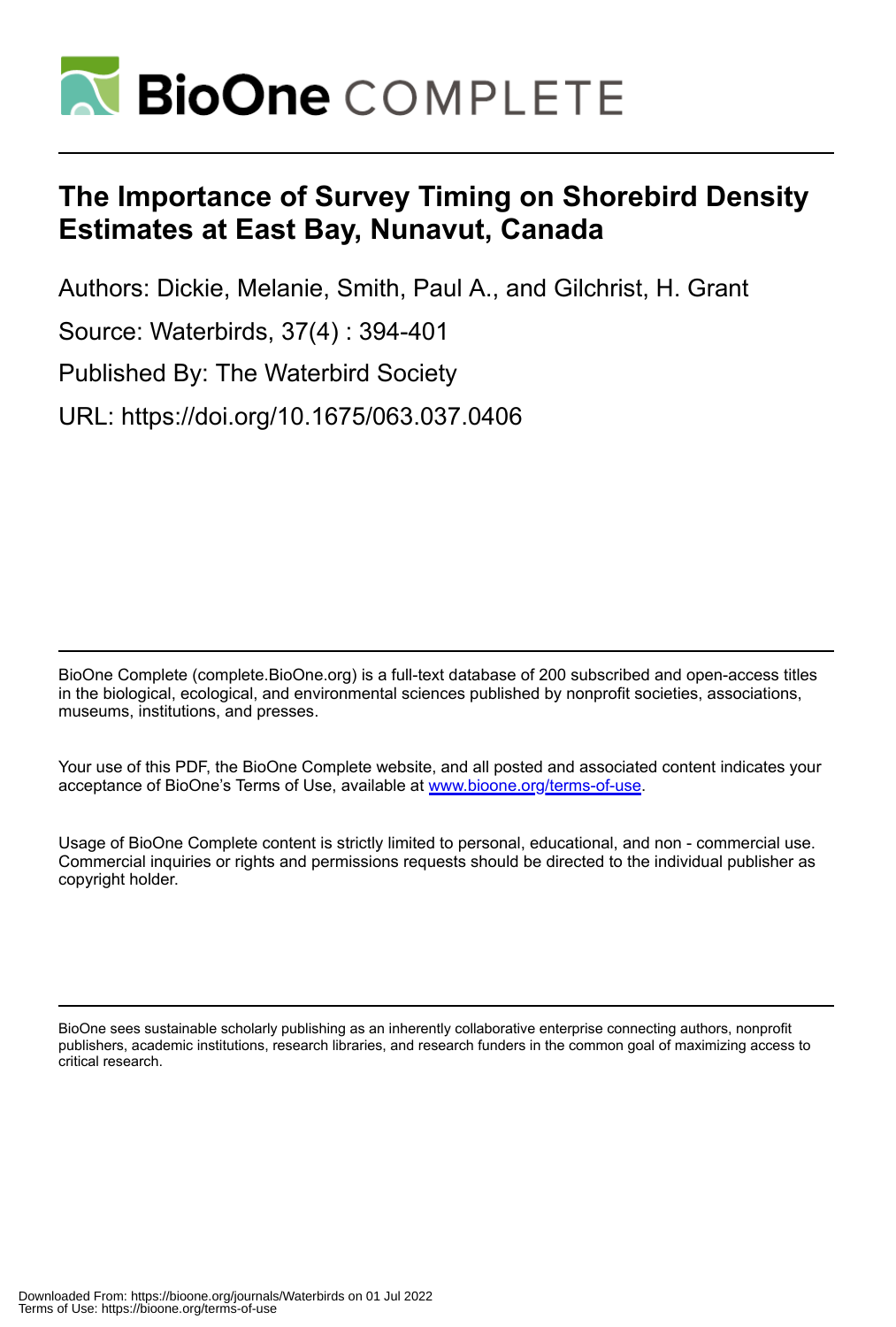# **The Importance of Survey Timing on Shorebird Density Estimates at East Bay, Nunavut, Canada**

MELANIE DICKIE<sup>1,\*</sup>, PAUL A. SMITH<sup>2</sup> AND H. GRANT GILCHRIST<sup>3</sup>

1 Department of Biological Sciences, University of Alberta, Edmonton, Alberta, T6G 2R3, Canada

2 Smith and Associates Ecological Research Ltd., 772 7th Concession South, Pakenham, Ontario, K0A 2X0, Canada

3 Science and Technology Branch, Environment Canada, 1125 Colonel By Drive, Ottawa, Ontario, K1A 0H3, Canada

\* Corresponding author; E-mail: mvezina@ualberta.ca

**Abstract.—**Accurate estimates of population size and trends are often necessary for wildlife conservation, but imperfect and variable rates of detection can lead to substantially biased counts during surveys. The influence of survey timing relative to timing of breeding on the counts recorded for five shorebird species during transect surveys at East Bay, Nunavut, Canada, from 2000 to 2010 was examined. Transect counts varied widely among species and years, and transect counts were most strongly predicted by the density of nests found during more intensive surveys. However, after accounting for this variation, survey counts were influenced substantially by survey timing. Surveys carried out shortly after the median date of nest initiation  $(\sim 2 \text{ days after})$  corresponded most closely to the densities of found nests, and if surveys were not within several days of the median date, the discrepancy between the two estimates was large. Although neither nest densities nor transect surveys are believed to be a perfect indication of local population status, these results suggest that the nearly inevitable variation in survey timing could introduce substantial bias into density estimates. *Received 18 December 2013, accepted 11 February 2014.*

**Key words.—**Arctic, breeding chronology, density, detection, nesting, shorebirds, surveys.

Waterbirds 37(4): 394-401, 2014

Accurate estimates of population size and trends are often necessary for wildlife conservation, yet achieving accurate counts can be difficult. For bird surveys, there are few cases where counts are believed to be complete; due to numerous sources of potential counting error and detection bias, counts represent an index of true abundance (Rosenstock *et al*. 2002). Despite this, trends in the index are often of interest (Johnson 2008). In the absence of estimates of detection, researchers assume that detection probability remains constant through time (Williams *et al*. 2002). The bias when this assumption is violated can be significant (Thompson 2002), and accounting for variable detection is increasingly viewed as a prerequisite for meaningful inferences from bird surveys. While accounting for birds not detected during surveys is valuable, some debate remains as to whether it warrants the added logistical costs, and whether a precise correction for detection is achievable (Johnson 2008).

The terms "detection rate," "detection probability," "detection ratio," and "index ratio" (Bart *et al*. 1998; Nichols *et al*. 2000) all generally refer to some ratio of birds counted to an independent measure or estimate

of birds actually using the surveyed area, but the specific definition varies among surveys. Detection can be divided into at least two components: availability and perceptibility (Marsh and Sinclair 1989). Birds are available for detection when they are present and visible or singing during the survey. Perceptibility describes the ability of an observer to detect a bird, given that it was available for detection. Disentangling the various sources of imperfect detection is challenging. Various means exist to estimate and correct for detection, including double-observer methods (Nichols *et al*. 2000), repeated sampling and n-mixture models (Royle 2004). However, these methods can increase the complexity and cost of a survey program. An understanding of the magnitude and variability of the detection rate is necessary to understand whether the additional costs to correct for imperfect detection are justified.

Shorebird surveys might detect fewer individuals than are truly present if birds are not vocal or remain hidden in vegetation. The most accurate estimates of local breeding shorebird abundance can be made during late courtship/early incubation, and birds become more difficult to detect later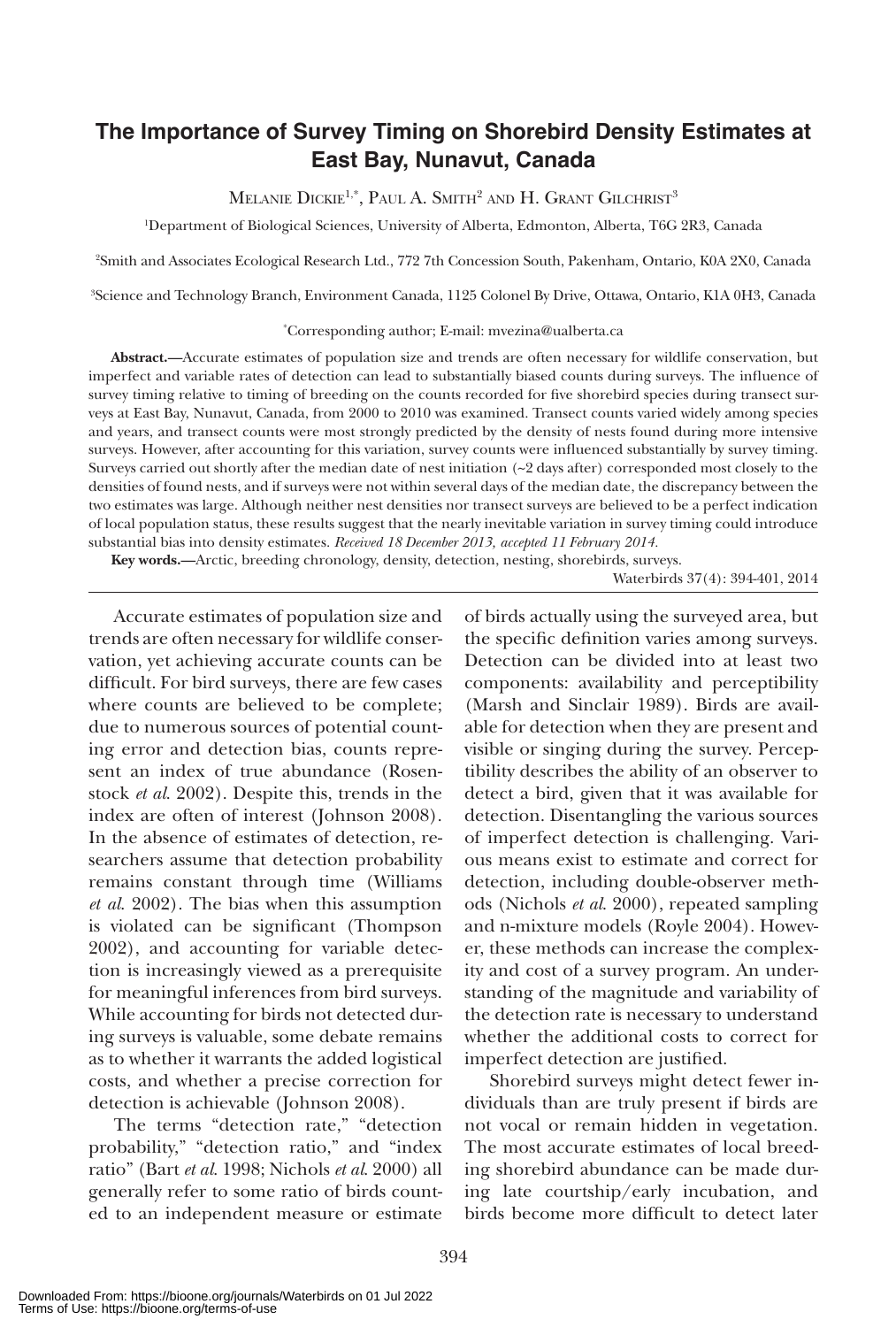in incubation (Meltofte 2001). Vocalization activity of shorebirds declines throughout the breeding season, reducing the ability of researchers to detect individuals later in the season (Nebel and McCaffery 2003). Alternatively, surveys may detect more individuals than are nesting within the plot if birds call or fly from a distance to investigate the observer, or if migrants or non-breeders are present in the area at the time of surveys.

While choosing survey dates to correspond with particular phases of the breeding cycle is desirable, it can be difficult due to environmental variation among years. Annual variation in local climatic variables such as snow cover and temperature can strongly influence timing of shorebird nest initiation (Smith *et al*. 2010). It can be prohibitively expensive or logistically challenging to have crews on the ground monitoring the progress of breeding so surveys can be optimally timed. And because species vary in their timing of breeding (Smith *et al*. 2010), the optimal time for surveys can differ across species.

Correcting for imperfect detection is less critical when the detection ratio is close to 1, or when the relationship between survey counts and true abundance of nesting birds is consistent across years (Thompson 2002; Johnson 2008). For shorebird surveys, the latter scenario is implausible if the detection rate varies strongly over the season, given the difficulties of timing surveys to coincide with the same stage of the nesting period in each year. Seasonal changes in the detectability of shorebirds have been documented rarely (Meltofte 2001; Nebel and McCaffery 2003), and, to our knowledge, the specific effect of timing of surveys relative to timing of breeding has not yet been quantified. This study evaluates the extent to which survey counts of shorebirds breeding at East Bay, Nunavut, in the eastern Canadian Arctic are influenced by survey timing. We estimated the local abundance of five shorebird species using transect surveys, as well as more intensive nest searching to establish nest densities. We then estimated the timing of surveys relative to timing of breeding and evaluated

the degree to which temporal variation of surveys influenced the correspondence between transect counts and nest densities.

### **METHODS**

## Study Area

The study area is located on the coastal wetland plain of East Bay, Nunavut, Canada, in the East Bay Migratory Bird Sanctuary (63° 59′ N, 81° 40′ W). The landscape slopes gently toward the coast; lowland areas close to shore contain brackish ponds, whereas farther inland, freshwater ponds are separated by gravel ridges and areas of drier heath (Smith *et al*. 2007). Five shorebird species, Black-bellied Plover (*Pluvialis squatarola*), Semipalmated Plover (*Charadrius semipalmatus*), Ruddy Turnstone (*Arenaria interpres*), White-rumped Sandpiper (*Calidris fuscicollis*), and Red Phalarope (*Phalaropus fulicarius*), commonly found in East Bay were studied. Work occurred in June and July, from 2000-2010 inclusive.

### Transect Surveys

The transect surveys were conducted by walking along linear transects in a 2.6 km² plot that stretched from the approximate high tide mark to 1.5 km inland. This area was covered with 1.5-km long transects (*n*  = 17) running north to south. Two observers walking 50 m apart observed an area of 25 m on either side of them, for a combined transect width of 100 m. Given this transect width, detection of individuals sitting tight on the nest could be low. Our method is similar to the "rapid" survey method used in the Arctic Program for Regional and International Shorebird Monitoring (Bart *et al*. 2012), except that this rapid survey method uses a 25-m spacing between observers, and surveys occur in much smaller plots (typically 0.12-0.16 km²).

Observers stopped at approximately 50-m intervals to scan for birds. Sightings, locations, and observations on whether the birds were on the ground or overflying the transect were recorded. Only individuals on the ground or flying within  $\sim$ 2 m of the ground were included in the analysis. Birds that flew across the transect behind the observer were not included to avoid double counting. If the same individual appeared on two adjacent transects, it was recorded only once. However, if the observer was unsure if a bird was the same individual, both observations were recorded. The plot surveys were typically conducted once per year in midto late June, targeting late-courtship/early incubation, but were conducted two to three times in the years 2001 and 2002. Surveys take 8-10 person-days to complete, and time constraints prevented multiple surveys in all years. Surveys were conducted between 07:00 hr and 17:00 hr, and were postponed during periods of poor weather, such as heavy fog or wind, to maximize detection and minimize disturbance to birds. Transect-based estimates of density were the number of individuals per km² counted within the plot for each species and year.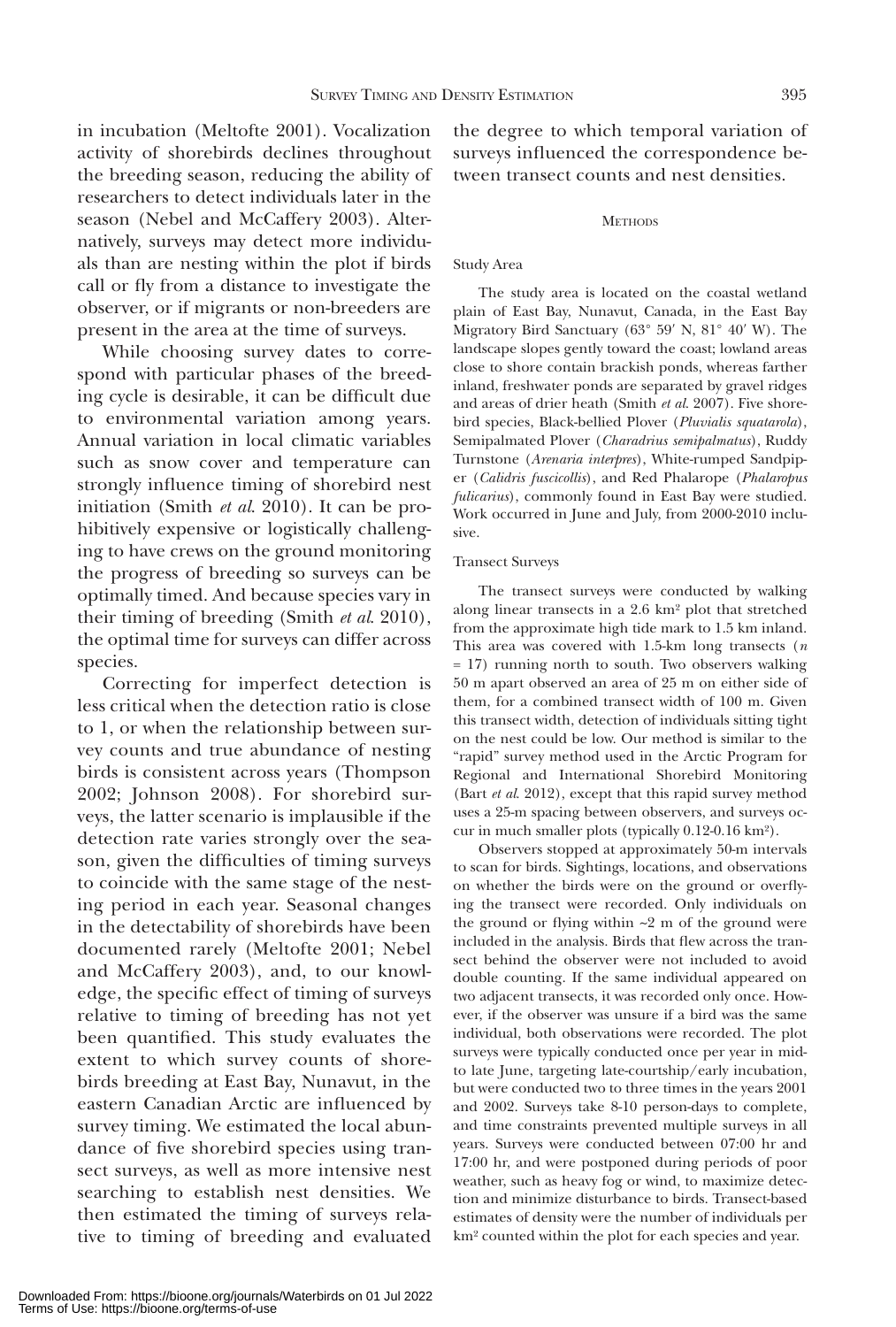# Nest Searching

Nests were found using behaviors of individuals or by opportunistically flushing incubating birds from their nests (see Brown *et al*. 2014). Nest searching at the East Bay site was conducted across a larger study area (4 km x 3 km), but we restricted analyses to nests found within the 2.6-km² plot within which transect surveys were conducted. The larger study area was divided into 1-km² grid cells and each of these was visited by different observers to avoid bias from individual searching strategies. Nest searching within the 1-km² cells typically occurred over an entire day (8-10 hr), and all grid cells were surveyed at least three times per year, with search effort allocated evenly across them.

Once discovered, the location of each shorebird nest was recorded with a GPS, and discretely marked by inserting a tongue depressor into the vegetation 5-10 m away from the nest. This approach minimized visual cues for predators. The nests were visited every 3-7 days to determine breeding success. We determined which nests were within the transect-surveyed plot using GIS (Environmental Systems Research Institute 2009), and calculated nest density as the total number of nests found within this plot for each species in each year, divided by the plot's area (2.6 km²). For some analyses, we converted nests to birds by assuming that on average each nest represents two birds. This assumption may result in an overestimate of the true abundance of breeding individuals for polygamous species (White-rumped Sandpipers and Red Phalaropes in our sample), where one individual can be associated with > 1 nest.

Timing of nest initiation was directly observed or estimated using egg floatation (Liebezeit *et al*. 2007). When nests were found before the clutch was complete, the nest initiation date was estimated assuming one egg is laid per day (Sandercock 1998). When nests were found with a full clutch, typically four eggs, the age of the nest was determined by observing the angle at which eggs floated in water and their position in the water column (Liebezeit *et al*. 2007). At least two eggs were floated, and the method provides a nest initiation date with accuracy of  $\pm 4$  days in most cases. The median nest initiation date for each year was then calculated for each of the five shorebird species.

#### Statistical Analyses

We calculated the difference in timing between transects and median nesting date (Δt), in days, for each year and species. Δt² was also calculated as it is possible both early and late surveys have low detection ratios (defined here as the ratio of birds counted to birds that establish nests in the surveyed area), resulting in an optimal survey time. When more than one plot survey was conducted in a year (i.e., 2001-2002), the survey that gave the largest spread in Δt was chosen (to maximize variation in the explanatory variable).

We evaluated the relative importance of year, species, Δt, Δt² and nesting density in explaining variation in transect-based density estimates by comparing a series of *a priori* General Linear Models (GLMs) using Akaike's Information Criterion corrected for small sample sizes (AIC<sub>c</sub>; Table 1; Akaike 1974; Burnham and Anderson 1998). Our annual, species-specific, transectbased density estimates were treated as the response variable, and were normally distributed. First, we tested for the influence of year, species, and nesting density, and selected the best supported of these models. Next, we tested the additive effect of timing (i.e.,  $\Delta t$  and  $\Delta t^2$ ). Finally, we allowed for variation in the rates of detection by species and the effects of timing by species, by considering nest density by species and Δt or Δt² by species interactions. However, the results of these latter tests are tentative given the large number of parameters relative to our sample size. All statistical work was carried out using program R (R Development Core Team 2012). Unless otherwise noted, means are reported  $\pm$  SE.

# **RESULTS**

# Variation in Density Estimates and Timing of Surveys

Transect surveys were conducted between 11 June to 2 July. Across all years, survey timing ranged from 24 days before to 13 days after the median date of nest initiation (Fig. 1). Surveys were often conducted later than median nest initiation (*n* = 26 nests) rather than earlier ( $n = 18$  nests), and rarely on the same day ( $n = 3$  nests). Nest density ranged from 0.0 to 5.1 nests/km² across species and years, with a mean of  $1.6 \pm 1.2$  nests/km<sup>2</sup> (Fig. 2). Densities of birds recorded during

**Table 1. Comparisons of models relating variables to transect-based estimates of shorebird density from 2000-2010 at East Bay, Nunavut. Models including species, year, nest density (nests found/km²), timing of surveys relative to the median date of nest initiation (**Δ**t), and timing of surveys relative to the median date of nest initiation squared (**Δ**t²) were considered. Models were compared using Akaike's Information**  Criterion corrected for small sample sizes (AIC<sub>c</sub>) and are displayed sorted by  $\text{AIC}_c$  relative to the top model **(ΔAIC<sub>c</sub>).** *K* is the number of parameters in the model, **and** *w***<sup>i</sup> is the Akaike weight.**

| Model                                    | ΔAIC | K  | w.   |
|------------------------------------------|------|----|------|
| Nest Density + $\Delta t$ + $\Delta t^2$ | 0    | 5  | 0.75 |
| <b>Nest Density</b>                      | 3    | 3  | 0.16 |
| Nest Density + $\Delta t$                | 5    | 4  | 0.08 |
| <b>Nest Density + Species</b>            | 8    | 7  | 0.01 |
| Nest Density + Year                      | 12   | 12 | 0.00 |
| <b>Species</b>                           | 24   | 6  | 0.00 |
| Null                                     | 33   | 2  | 0.00 |
| Year                                     | 49   | 11 | 0.00 |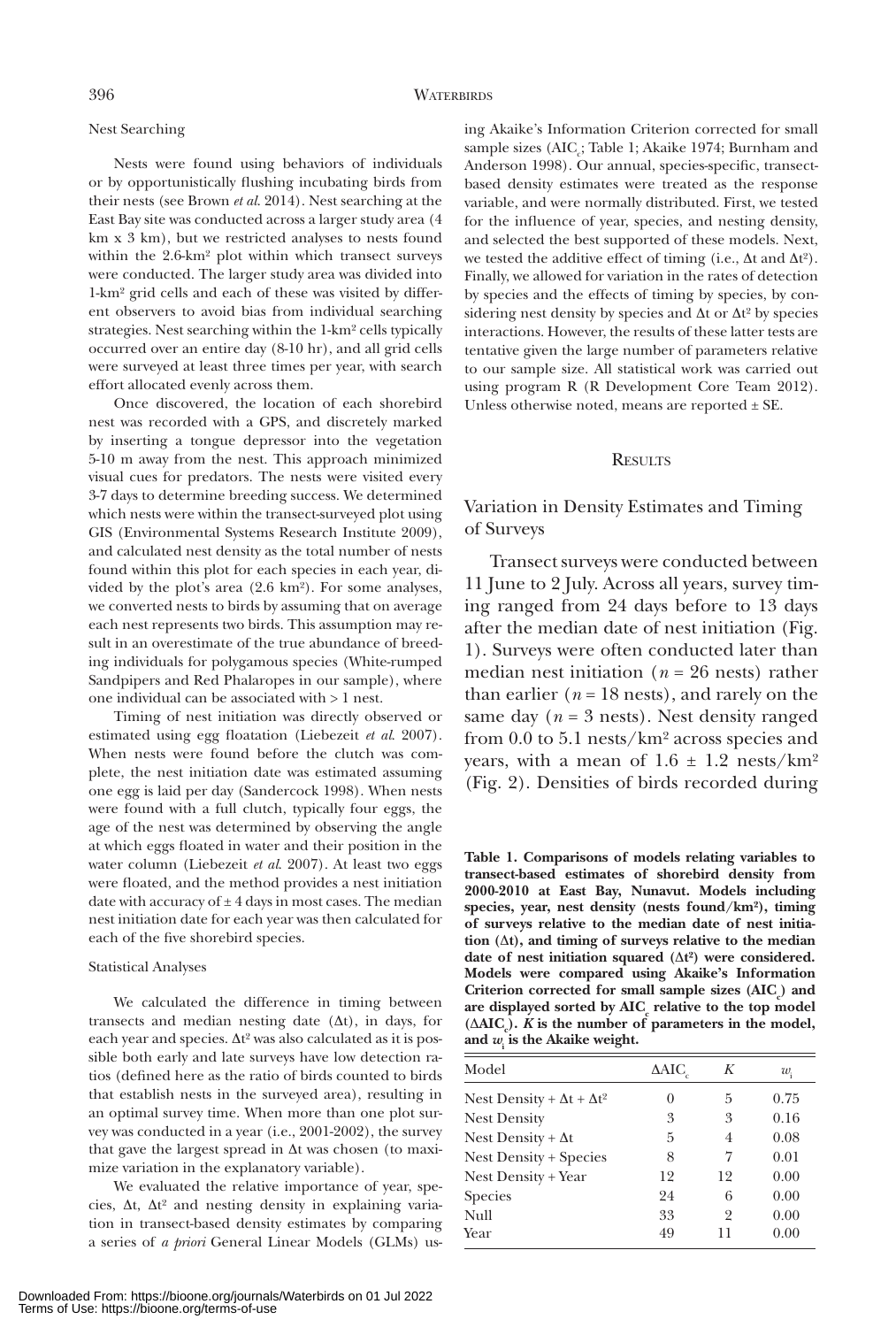

**Figure 1. Maximum and minimum difference in timing between plot surveys and median nest initiation dates (days)** 

the transect surveys varied greatly among years as well as among species (Fig. 2).

# Factors Explaining Variation in Transect Density Estimates

We found strong support for a model relating transect-based estimates of density to estimates derived from nest searching. Inclusion of the nest density variable reduced  $\mathrm{AIC}_{\mathrm{c}}$  by 29 units over the null model, and nest density was by far the strongest single predictor of transect density (Table 1). Our best supported model included nest density, survey timing relative to the date of median nest initiation (Δt), and survey timing relative to the date of median nest initiation squared  $(\Delta t^2)$ , and was an improvement of three  $AIC_c$  units over the model including only nest density ( $w_i = 0.75$ ,  $R^2 = 0.57$ ; Table 1). Parameter estimates for this top model appear in Table 2. We found no support for the model that included a species and nest density interaction ( $ΔAIC<sub>c</sub> = 15$  units over the best supported model), suggesting no strong evidence for differences in rates of detection among species. However, we found some support for different patterns of detectability throughout the nesting season among species. The AIC score was five units lower than that of our top model with only

main effects, but because of the large number of parameters relative to the sample size, this model was not supported on the basis of  $AIC<sub>c</sub>$ ; we acknowledge that this model is over-parameterized but suggest interspecific differences in detectability as an area of future study.

We used the parameter estimates and values of 1, 2 and 5 nests/km² (corresponding to the range observed in our data) to evaluate variation in the detection rate across values of  $\Delta t$  (Fig. 3). Transect counts always exceeded nest densities, but the lowest predicted discrepancy occurred when transects were surveyed shortly after the median nest initiation date. Discrepancies were lower for positive vs. negative values of  $\Delta t$ , and lower when densities of nests found were high.

# **DISCUSSION**

Both our transect-based counts and our density estimates derived from nest searching varied widely among years. This variation could reflect true variation in local abundance among years and/or differences in the rate of detection during surveys. Nest densities were the strongest single predictor of densities estimated during transect surveys, suggesting that the variation in large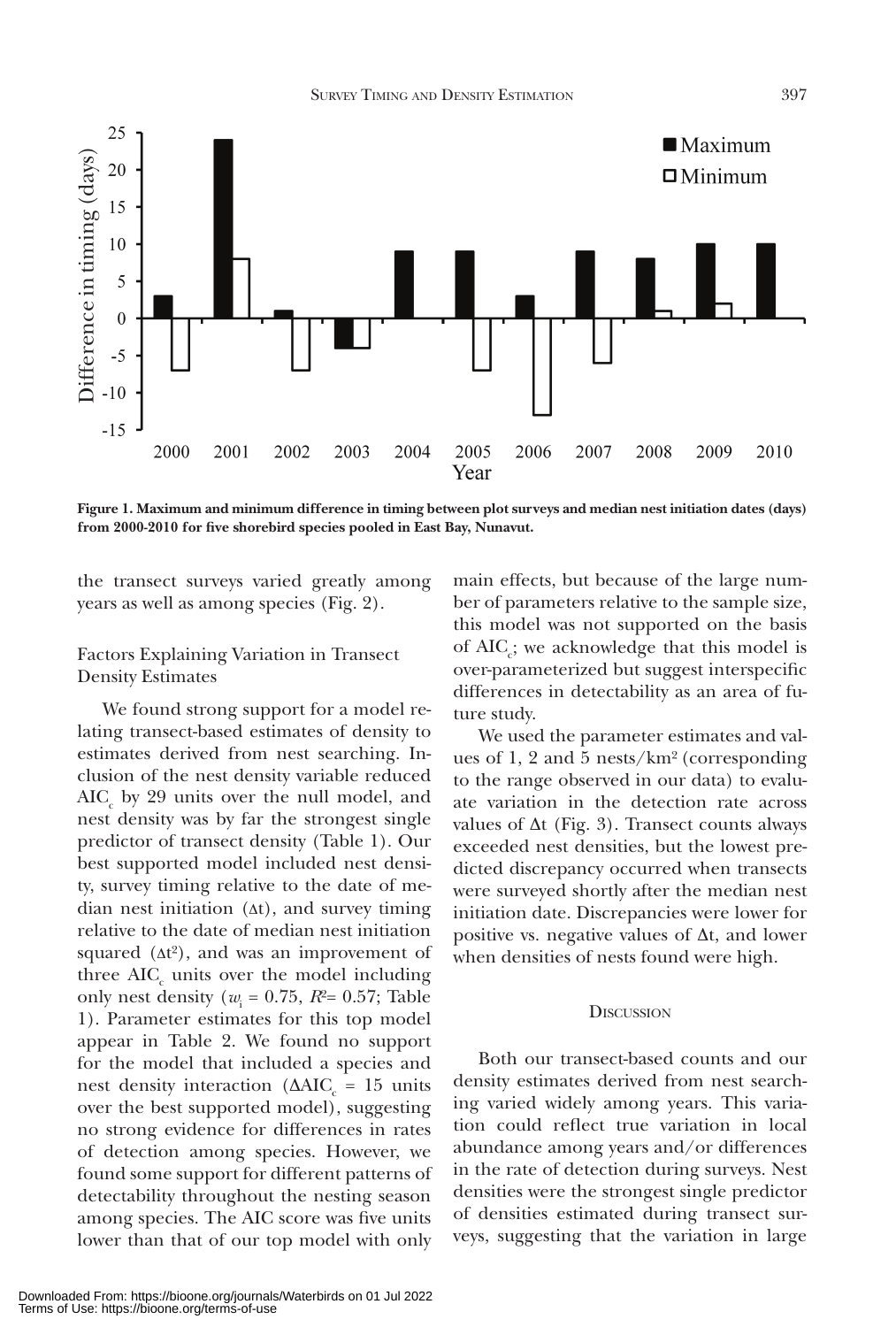398 WATERBIRDS



**Figure 2. (A) Transect abundance (number of individuals/km²) and (B) nest density (number of nests/km²) of five shorebird species surveyed from 2000 to 2010 in East Bay, Nunavut.**

part reflected changes in local abundance. There was also substantial variation in the timing of transect surveys relative to median nest initiation dates, and this variation in timing influenced detection rates. While surveys were conducted as close to the late courtship/early incubation period as possible, the timing of this phase varied among years. Median nest initiation dates varied by up to 2 weeks across species at this site (Smith *et al*. 2010); therefore, there was no one ideal date for all species.

The nearly unavoidable variation in survey timing across species and years has important implications for interpretation of survey results. Transect survey counts were higher relative to nest densities when surveys were conducted away from the median date of nest initiation, suggesting that overestimation of nesting abundance may be a larger concern than underestimation at this site. We also found tentative support for differing temporal patterns in this relationship among species. This is consistent with the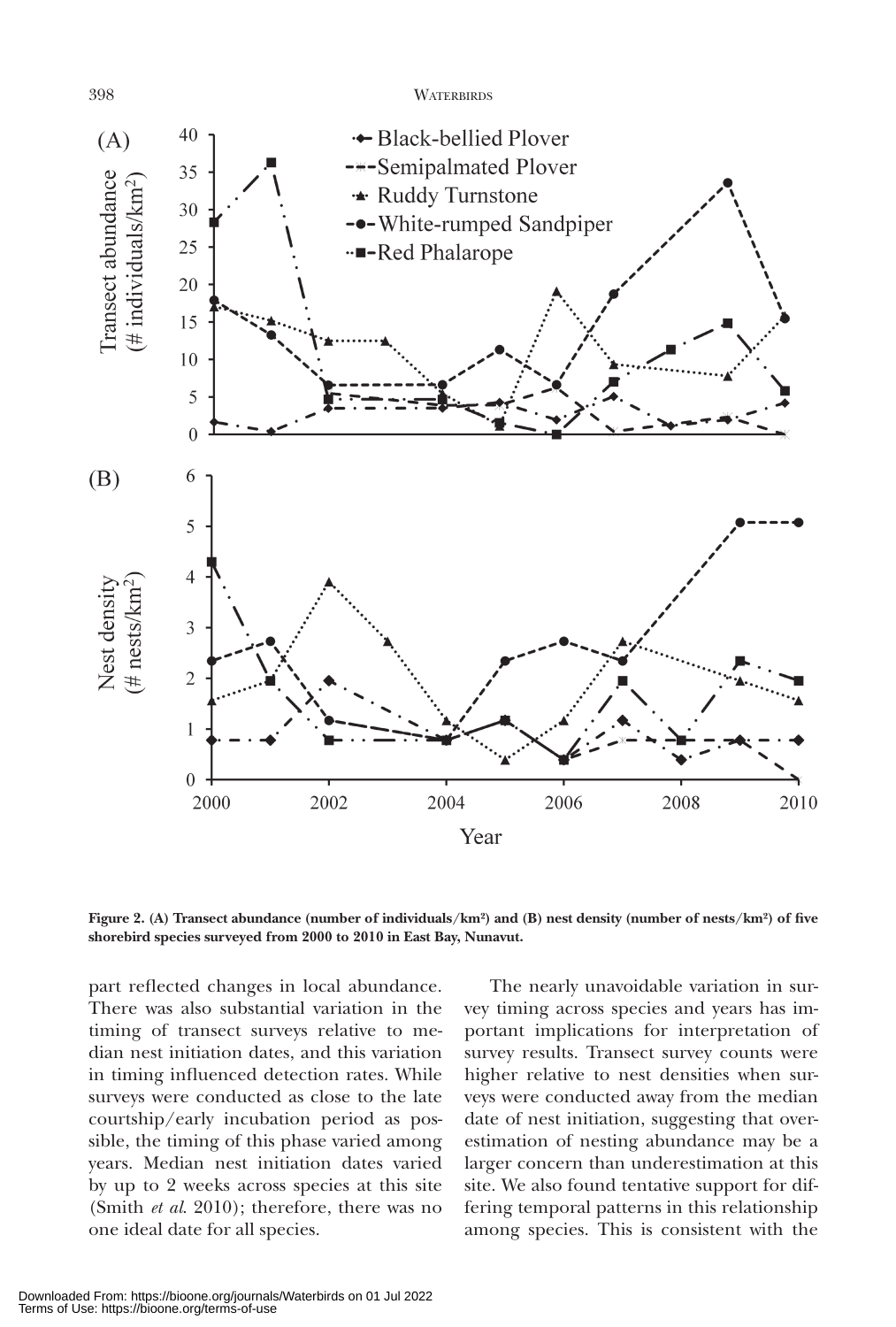**Table 2. Parameter estimates, standard error, and 95% Confidence Intervals (CI) for the top model describing variation in shorebird transect abundance from 2000- 2010 in East Bay, Nunavut. The top model included nest density (nests found/km²), timing of surveys relative to the median date of nest initiation (**Δ**t), and timing of surveys relative to the median date of nest initiation squared**  $(\Delta t^2)$ .

|                 | Standard |       |         |        |  |  |
|-----------------|----------|-------|---------|--------|--|--|
| Variable        | Estimate | Error |         | 95% CI |  |  |
| Intercept       | $-0.22$  | 1.46  | $-3.07$ | 2.64   |  |  |
| Nest Abundance  | 4.77     | 0.71  | 3.38    | 6.17   |  |  |
| Delta T         | $-0.13$  | 0.15  | $-0.42$ | 0.15   |  |  |
| Delta T Squared | 0.03     | 0.01  | 0.01    | 0.05   |  |  |

findings of the Arctic Program for Regional and International Shorebird Monitoring which found that transect surveys overestimated nest densities by a factor of 1.27  $(\pm$ 0.22) to 1.00 in Canadian tundra habitats (Bart and Smith 2012a). Nonetheless, most detection rate studies focus on a failure of observers to detect birds (Bart and Smith 2012b). While neither transect surveys nor our estimates of nest density are perfect estimates of local breeding abundance (see below), the temporal variation in the relationship between the two is suggestive of bias that may be problematic.

Birds are much easier to detect during transect surveys when they exhibit conspicuous courtship and nesting behaviors such



**Figure 3. The ratio of predicted transect density (birds/ km²) to the density of nests found (nests/km²) vs. the difference between transect timing and the date of median nest initiation (**Δ**t) for low (1 nest/km²), medium (2 nests/km²) and high (5 nests/km²) nest densities. The nest densities and values for** Δ**t used represent the range observed in our data.**

as flight displays and vocalization (Meltofte 2001; Nebel and McCaffery 2003). Detection becomes more difficult as birds begin to incubate their nests, exhibit cryptic behaviors to evade predators, and limit their time foraging (e.g., Smith *et al*. 2012a). As the season progresses, individuals again become more conspicuous as nests fail or hatch. In addition, detectability patterns might vary among species. For example, the incubating sex of uniparental incubators that flush at small distances, such as White-rumped Sandpipers or Red Phalaropes, might easily be missed during transect surveys. In contrast, many biparental species such as Ruddy Turnstones and Black-bellied Plovers defend their nests aggressively, and increasingly so as nests age (Smith and Wilson 2010); these species may be less difficult to detect during incubation. Even within species, differences in territorial behavior among sexes or ages can lead to variation in availability for detection (Plissner *et al*. 2000). For example, post-laying females of the polyandrous Red Phalaropes aggregate in ponds in search of new males, making them easy to count. Detectability can also vary among individuals throughout the breeding season or in response to variation in resource availability (Plissner *et al*. 2000; Lorenz and Sullivan 2010; Calladine 2011). All of these factors can impact detectability during nesting and transect surveys.

We used nest densities as an independent measure of local abundance with which to evaluate the potential bias in transect surveys. Ideally, nest densities would be derived from extremely intensive surveys that locate all nests (Bart and Smith 2012b). Given the scale over which we searched for nests (i.e., 2.6 km²), it is unlikely that we located all nests. Smith *et al*. (2009) demonstrated that the probability of finding nests during a 3-8 hr single-observer visit to a 400-m by 400-m plot ranged from 21% to 64% across the species and sites they studied, with a mean of 46%. If we assume the detection rate in our larger plot was at least equal to the minimum rate observed in Smith *et al*. (2009), and that nests were active during at least three visits to the plot, we detected a minimum of 0.5 (i.e., 1-(1-0.213 )) nests. Assuming this minimum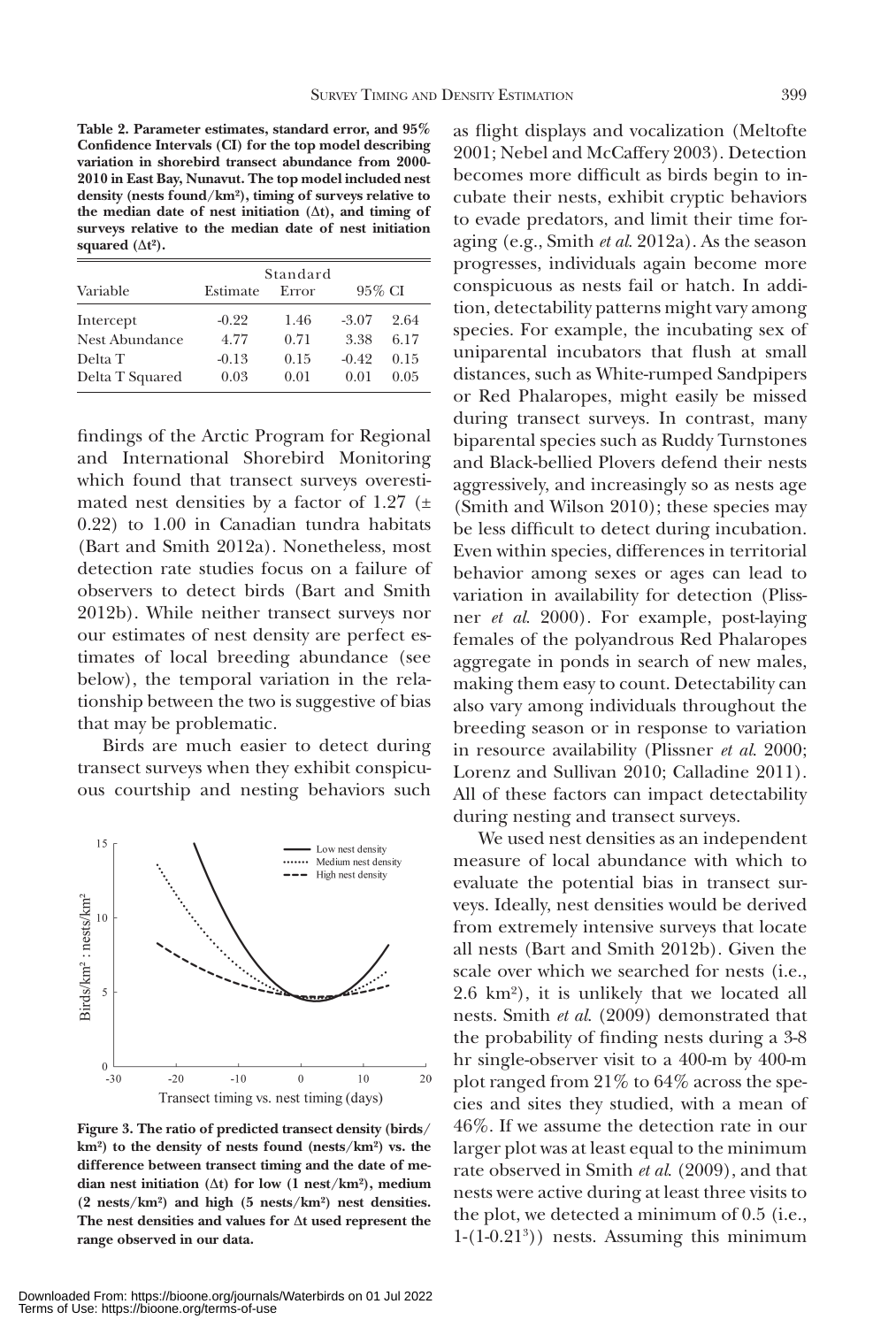rate of nest detection, one nest found corresponds to up to two nests initiated, or up to four nesting birds. Thus, transect counts are more likely to be overestimates of breeding abundance when the ratio of transect counts:nest density exceeds 4:1. Our results indicate that in many cases more than four birds were seen for each nest found. Thus, unless we grossly underestimated nest density, our results suggest that the high densities seen during transects carried out too early in the season represent overestimates of true local abundance. For surveys carried out early in the season, some of the observed birds may be birds that will be migrating farther north to breed (Bart and Smith 2012b).

We present the above discussion as an indication that detection rate is variable and potentially problematic, and do not suggest that our models might be usefully applied to correct for the rate of detection *post hoc*. While there are a variety of model-based approaches to correct for rates of detection in surveys (Buckland *et al*. 1993; Nichols *et al*. 2000; Royle 2004; Alldredge *et al*. 2007), most of these methods are difficult to apply given the logistical difficulties of working in the Arctic and shorebird ecology. If precise estimates of nesting density are required, our results suggest methods such as doublesampling may be the most promising means of calibrating indices derived from transect surveys. Alternatively, repeated counts of plots and N-mixture models (Royle 2004) might address some of the issues surrounding imperfect detection, but these methods are just now being tested for shorebirds in Arctic tundra.

While transect surveys can provide a useful index of the local breeding population, our results suggest that nearly unavoidable variation in survey timing might bias the results and should be taken into consideration. Estimates of population status from surveys are among the most critical pieces of information for wildlife management, and for many shorebirds breeding in the Arctic reliable estimates of population status are lacking (Ross *et al*. 2012; Smith *et al*. 2012b). However, unreliable estimates of status can lead to misdirection of limited conservation

resources, and understanding sources of bias in population surveys is therefore critical.

#### ACKNOWLEDGMENTS

We thank the numerous field assistants who contributed to the collection of shorebird data. We also thank Dr. Scott Findlay for his guidance and advice throughout the analysis. Nest monitoring was carried out under permits from the Nunavut Department of Environment and the Canadian Wildlife Service. Funding was provided by Environment Canada, Natural Sciences and Engineering Council, Polar Continental Shelf Program, and the Northern Scientific Training Program. We thank the community of Coral Harbour, Nunavut, for their ongoing support of our research and their interest in shorebird conservation. We also thank the reviewers for their helpful critiques of this manuscript.

#### LITERATURE CITED

- Akaike, H. 1974. A new look at the statistical model identification. The Institute of Electrical and Electronics Engineers, Inc. (IEEE). Transactions on Automatic Control 19: 716-723.
- Alldredge, M. W., K. H. Pollock, T. R. Simons, J. A. Collazo and S. A. Shriner. 2007. Time-of-detection method for estimating abundance from point-count surveys. Auk 124: 653-664.
- Bart, J. and P. A. Smith. 2012a. Design of future surveys. Studies in Avian Biology 44: 201-212.
- Bart, J. and P. A. Smith. 2012b. Summary and conclusions. Studies in Avian Biology 44: 213-238.
- Bart, J., M. A. Flinger and W. I. Notz. 1998. Sampling and statistical methods for behavioral ecologists. Cambridge University Press, Cambridge, U.K.
- Bart, J., V. Johnston, P. A. Smith, A. Manning, J. Rausch and S. Brown. 2012. Methods used in the Arctic Program for Regional and International Shorebird Monitoring surveys. Studies in Avian Biology 44: 9-18.
- Brown, S. C., H. R. Gates, J. R. Liebezeit, P. A. Smith, B. L. Hill and R. B. Lanctot. 2014. Arctic shorebird demographics network breeding camp protocol v. 5. Unpublished report, U.S. Department of the Interior, Fish and Wildlife Service, Anchorage, Alaska, and Manomet Center for Conservation Sciences, Manomet, Massachusetts. https://www.manomet. org/sites/default/files/publications\_and\_tools/ ASDN\_Protocol\_V5\_20Apr2014.pdf, accessed 8 June 2014.
- Buckland, S. T., K. P. Burnham, D. R. Anderson and J. L. Laake. 1993. Distance sampling: estimation of abundance of biological populations. Chapman and Hall, London, U.K.
- Burnham, K. P. and D. R. Anderson. 1998. Model selection and inference: a practical information-theoretic approach. Springer-Verlang, New York, New York.
- Calladine, J. 2011. Seasonal variation in the apparent abundance of breeding birds in arctic-alpine habi-